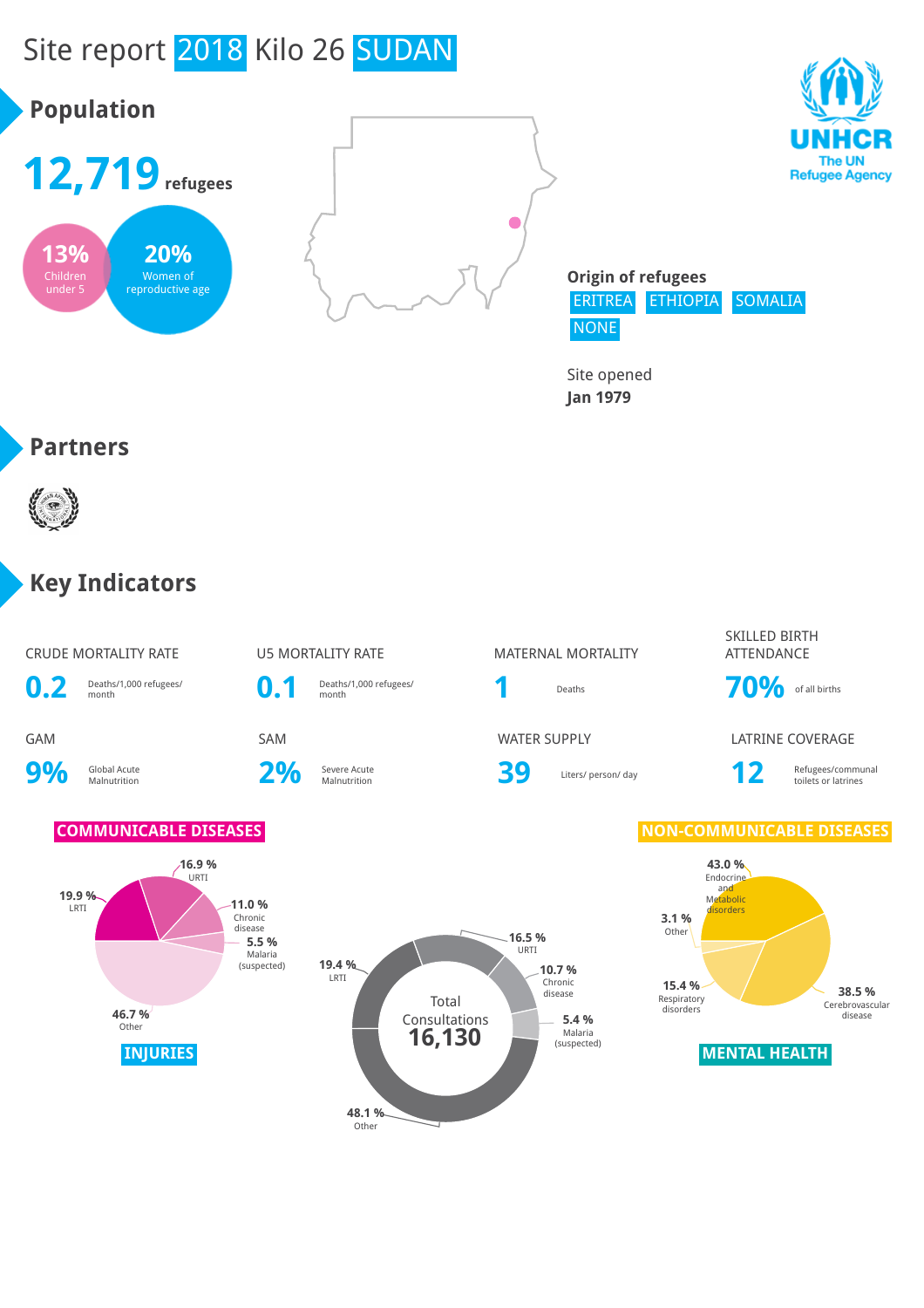### **Public Health**

| <b>HEALTH STAFFING</b>                                      | <b>INDICATOR</b> | <b>STANDARD</b> |           | <b>MORBIDITY</b>                                 | <b>INDICATOR</b> | <b>STANDARD</b> |   |
|-------------------------------------------------------------|------------------|-----------------|-----------|--------------------------------------------------|------------------|-----------------|---|
| Number of medical doctors                                   |                  | 1: 50,000       | 0         | Incidence of malaria among children under        | 11               |                 |   |
| Number of qualified nurses                                  |                  | 1:10,000        | $\bullet$ | Incidence of watery diarrhoea among              | $\mathbf 0$      |                 |   |
| Number of community health workers                          |                  | 1: 1,000        | $\bullet$ | children under 5                                 |                  |                 |   |
| <b>ACCESS AND UTILIZATION</b>                               | <b>INDICATOR</b> | <b>STANDARD</b> |           | Incidence of pneumonia among children<br>under 5 | 62               |                 |   |
| Consultations per trained clinician per day                 | 29               | < 50            | Ø         | Incidence of pneumonia among over 5              | 21               |                 |   |
| Health utilisation rate (new visits / refugee /             | 1.2              | $1 - 4$         | ◙         | Tuberculosis success rate                        |                  | < 90%           |   |
| year)<br>Proportion of host population consultations        | 42%              |                 |           | Were any MDR/X-TB cases diagnosed among<br>PoCs? |                  | <b>No</b>       |   |
| <b>MORTALITY</b>                                            | <b>INDICATOR</b> | <b>STANDARD</b> |           | <b>VACCINATION</b>                               | <b>INDICATOR</b> | <b>STANDARD</b> |   |
| <b>Crude Mortality Rate</b><br>(CMR) (/1000/month)          | 0.2              | < 0.75          | $\bullet$ | Full vaccination coverage                        | 59%              | < 95%           | € |
| <b>Under-five Mortality Rate</b><br>(U5MR) (/1000/month)    | 0.1              | < 1.5           | $\bullet$ | Measles vaccination coverage                     | 59%              | < 95%           | Ø |
| <b>Infant Mortality Rate</b><br>(IMR) (/1000 livebirths)    | 0.0              | $< 30$          | Ø         | Source of vaccination data                       |                  |                 |   |
| <b>Neonatal Mortality Rate</b><br>(NNMR) (/1000 livebirths) | 0                | < 20            | $\bullet$ | IN-PATIENT DEPARTMENT (IPD)                      | <b>INDICATOR</b> | <b>STANDARD</b> |   |
| <b>OUTBREAK ALERT AND RESPONSE</b>                          | <b>INDICATOR</b> | <b>STANDARD</b> |           | Average length of stay (days)                    | 6.7              |                 |   |
| Proportion of outbreaks investigated within 48<br>hours     |                  | 100%            |           | Case fatality rate                               | 0.0              |                 |   |
| Number of outbreaks reported                                | $\mathbf 0$      |                 |           | Hospitalisation rate                             | 97.6             | $50 - 150$      |   |

## **Reproductive Health**

| <b>ANTENATAL CARE</b>                                                                     | <b>INDICATOR</b> | <b>STANDARD</b> |   | <b>FAMILY PLANNING</b>                                                      | <b>INDICATOR</b> | <b>STANDARD</b> |   |
|-------------------------------------------------------------------------------------------|------------------|-----------------|---|-----------------------------------------------------------------------------|------------------|-----------------|---|
| Antenatal care coverage                                                                   | 100%             | > 90%           |   | Contraceptive prevalence rate                                               | 8%               | $\geq 30\%$     | ⊠ |
| Coverage of antenatal tetanus vaccination                                                 | 100%             | >95%            |   | Source of contraceptive prevalence data                                     |                  |                 |   |
| <b>DELIVERY CARE</b>                                                                      | <b>INDICATOR</b> | <b>STANDARD</b> |   | SEXUAL AND GENDER-BASED VIOLENCE (SGBV)                                     | <b>INDICATOR</b> | <b>STANDARD</b> |   |
| Proportion of births attended by skilled<br>personnel                                     | 70%              | $\geq 90\%$     | Ø | Total number of reported rapes                                              | O                |                 |   |
| Proportion of births conducted by caesarean<br>section                                    | 0%               | $5 - 15%$       | ೞ | Proportion of eligible rape survivors provided<br>with PEP within 72 hours  |                  | 100%            |   |
| Proportion of newborn infants with low birth<br>weight (<2500 gs) (weighed within 72 hrs) | 0%               | < 15%           |   | Proportion of eligible rape survivors provided<br>with ECP within 120 hours |                  | 100%            |   |
| Proportion of teenage pregnancies                                                         | 0%               |                 |   | SEXUALLY TRANSMITTED INFECTIONS (STIS)                                      | <b>INDICATOR</b> | <b>STANDARD</b> |   |
| Still birth rate (/1000 total births / month)                                             |                  |                 |   | Number of genital ulcer diseases                                            | $\mathbf{0}$     |                 |   |
| Number of maternal deaths                                                                 |                  |                 |   | Number of Pelvic Inflammatory diseases                                      | 14               |                 |   |
| Proportion of maternal deaths investigated<br>within 48 hours                             | 0%               | 100%            | ظ |                                                                             |                  |                 |   |